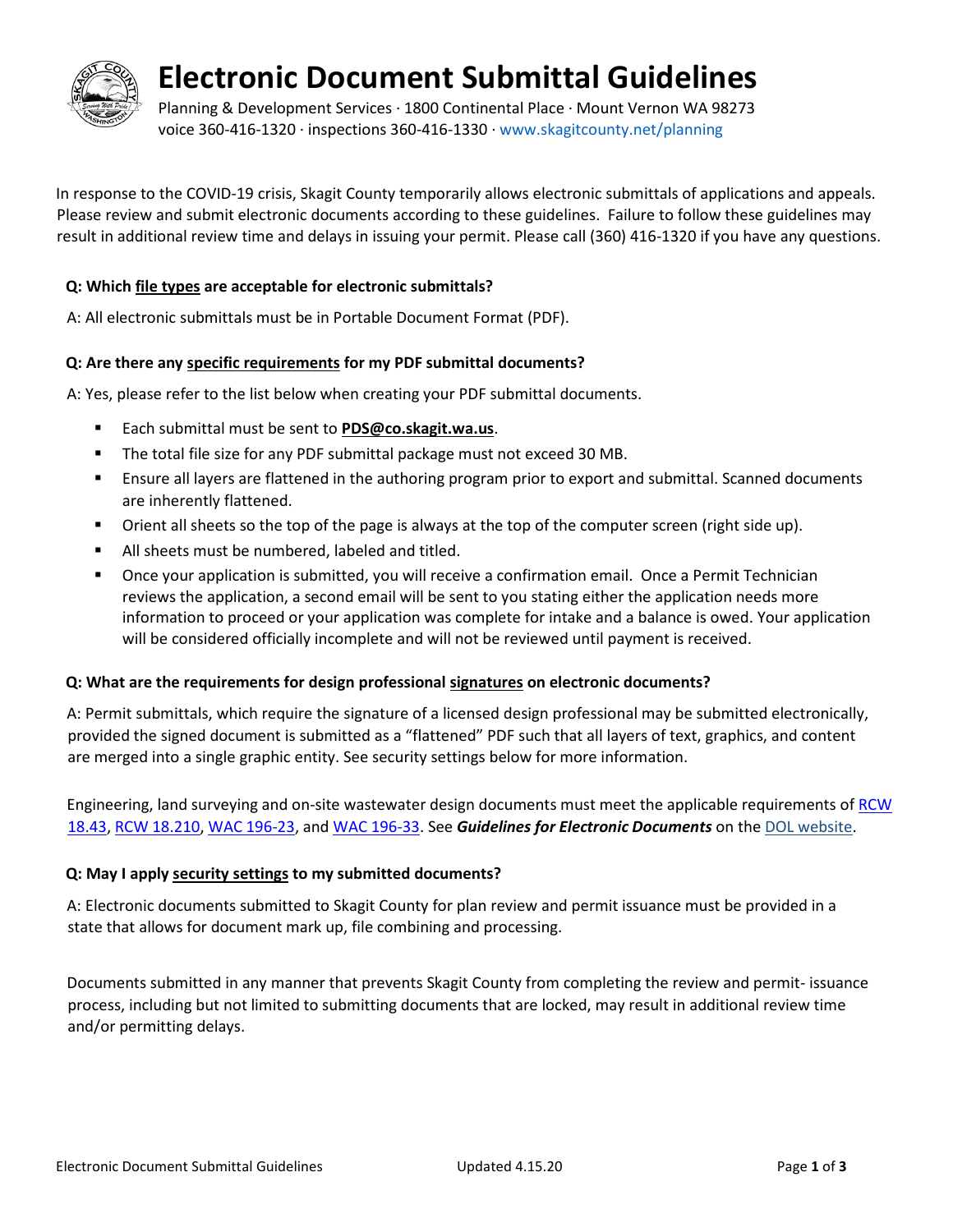# **Electronic Document Submittal Guidelines**

Planning & Development Services · 1800 Continental Place · Mount Vernon WA 98273 voice 360-416-1320 · inspections 360-416-1330 · [www.skagitcounty.net/planning](http://www.skagitcounty.net/planning)

#### **Q: Are there any specific drawing scale requirements?**

A: Yes, please refer to the following list when considering your drawing scale.

- The minimum allowed scale for submittal drawings is  $1/4$ " =  $1'$ . o The use of a  $1/8$ " =  $1'$  scale for full building floor plans, exterior elevations, or building sections is acceptable when unit plans, core plans, detail plans, detail sections and detail elevations are provided at the minimum scale of  $1/4" = 1'$ .
	- o The minimum allowed scale for site plans is 1:40.
- **Match lines and separate plan sheets must be used when necessary to provide acceptable drawing quality** and clarity in lieu of over-crowded drawings. An overall keyed reference plan for the match lines should be provided on the associated plan sheets.
- A smaller scale may be acceptable in certain cases. Please see the Skagit County [Site Plan](https://www.skagitcounty.net/Departments/PlanningAndPermit/forms.htm) Checklist [associated with your particular application](https://www.skagitcounty.net/Departments/PlanningAndPermit/forms.htm) prior to submittal

#### **Q: Are there minimum drawing quality standards?**

A: Yes, please refer to the list below when preparing your PDF submittal documents.

- **PLEASE 2018 Please refer to th[e Site Plan Requirements Checklist associated with your application](https://www.skagitcounty.net/Departments/PlanningAndPermit/forms.htm) for additional** requirements.
- **Phiarcy in Arison** Drawings must be easy to read and free of extraneous information or markings.
- Line-weight(s) must provide sufficient contrast with the background and other drawing elements.
- All code information must be conveyed in a clear and legible manner for review and field inspection purposes.
- **Fack** fonts must be legible and text must be a minimum of 10 pt. or 3/32" for CAD prepared documents.
- **Scanned hand drawn documents must be legible in font and drafting.**

#### **Q: Are there any specific drawing size requirements?**

A: Yes, please refer to the following list when considering your drawing size.

- The minimum sheet size is 11"x17" for minor residential remodel permit applications and 22"x34" for commercial applications. Sheet size must not reduce the required minimum drawing scale.
- Smaller sheet sizes for permit applications may be acceptable in certain cases. Please contact Skagit County for specific approval prior to submittal.
- Approved plans that are provided onsite for the field inspector must be printed at full size to scale.